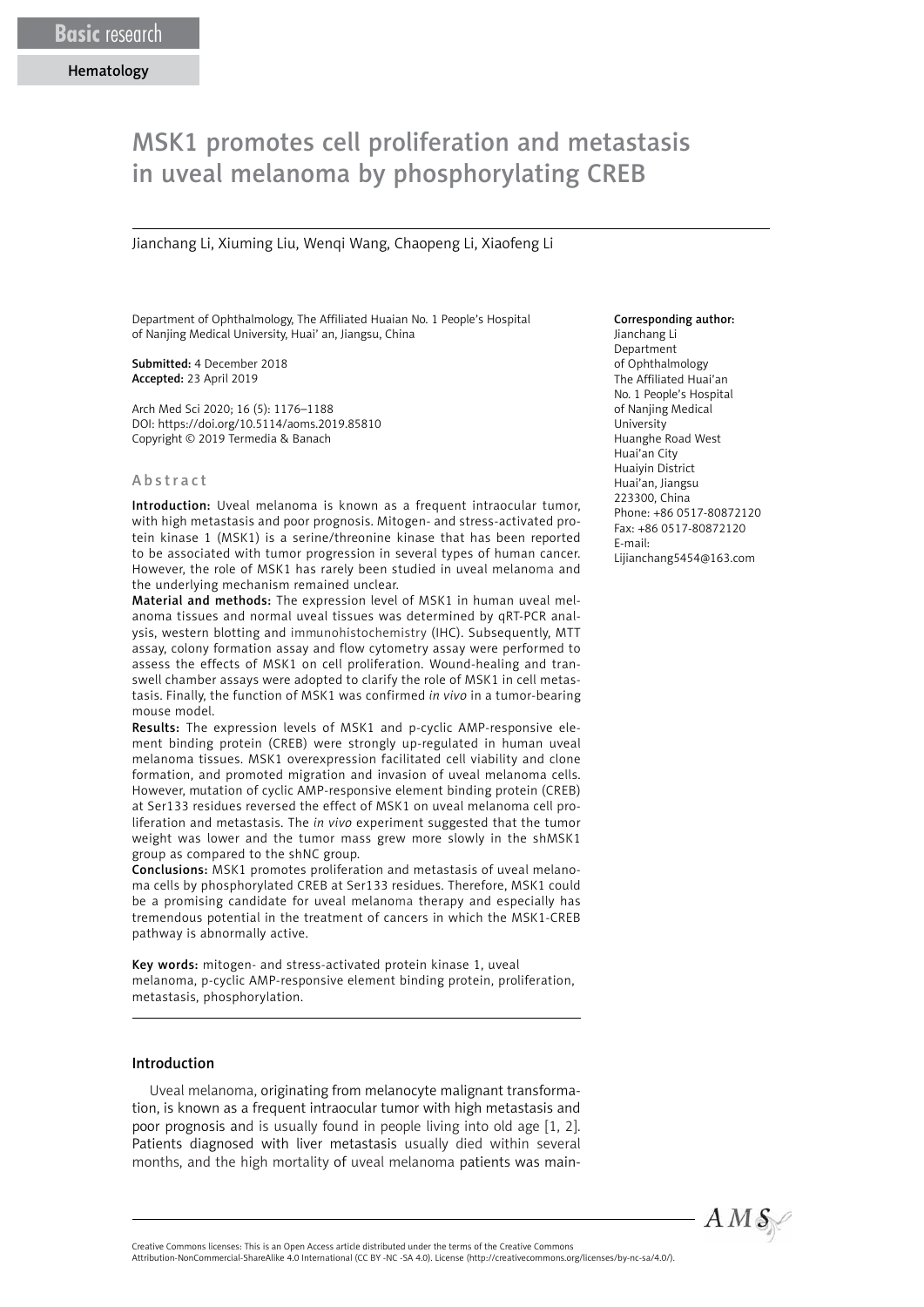ly due to hepatic metastasis via hematogenous spread [3, 4]. There are miscellaneous treatments available for uveal melanoma by local treatment of the eyeball, including surgical resection of diseased eyeball, radioactive plaque therapy, proton beam radiotherapy, transpupillary thermotherapy and chemotherapy, which had no significant improvement in metastatic and prognosis for patients [5–7]. The 5-year survival rate remained poor especially at the disseminated stage in past decades, which is attributed to the lack of effective therapy for metastasis [8, 9]. Therefore, there is a demand to illuminate the underlying metastatic mechanisms of uveal melanoma and to develop more efficient modalities against primary and metastatic uveal melanoma to improve survival of uveal melanoma patients.

Mitogen- and stress-activated protein kinase 1 (MSK1), also called as RPS6KA5, was first identified in 1998 as a protein, and proved to be a serine/ threonine kinase that shared homology to the RSK kinase family (ribosomal protein-S6 kinase) [10– 12]. Importantly, MSK1 is ubiquitously expressed in multiple tissues such as brain, heart, placenta, and skeletal muscles, whose level is high in immune and neuronal cells [13, 14]. Previous studies have shown that MSK1 is activated by estrogens or progestins and is required for breast cancer cell proliferation, whereas Xuan Pu *et al.* reported that high nuclear MSK1 favored longer survival in breast cancer patients [15, 16]. MSK1 knockdown inhibited anchorage-independent growth of Ciras-3 cells and improved their malignant phenotype [17]. Overexpression of MSK1 triggered tumor invasion and poor prognosis in colorectal cancer [18]. Furthermore, MSK1 was implicated in gastric cancer [19] and skin tumor development [20]. These studies suggest that MSK1 plays a crucial role in tumor progression via regulating cancer cell proliferation and metastasis. However, the role of MSK1 has rarely been studied in uveal melanoma and the mechanism also remained unclear.

MSK1 is a nuclear protein activated by the ERK1/2 or p38 MAPK pathway which was stimulated by growth factor and cellular stress stimuli [21, 22]. Activated MSK1 phosphorylates various downstream genes including cyclic AMP-responsive element binding protein (CREB) via phosphorylating it at Ser133 [23, 24]. MSK1 has been shown to be essential for CREB phosphorylation due to mitogen stimulation in mouse embryonic stem cells [25]. The p38/MSK1/CREB/MITF axis was involved in melanogenesis in human melanocytes stimulated by the stem cell factor [26]. Cytokine production in human neutrophils was modulated through the p38-MSK1-CREB signaling cascade [27]. TNF activates CREB by phosphorylation on serine 133 via the p38 MAPK/MSK1 axis in endothelial cells [28]. These studies indicate the important role of MSK1 in regulating tumor progression through promoting CREB phosphorylation at Ser133 site.

Here, we are intended to investigate the potential role of MSK1 in uveal melanoma. Up-regulated MSK1 was observed in human uveal melanoma tissues compared with normal uveal tissues. MSK1 promotes proliferation and metastasis of uveal melanoma cells. Finally, we clarified the potential underlying mechanism that is strongly associated with the phosphorylation of CREB at Ser133 residues via the MSK1/CREB signaling pathway. The *in vivo* experiment indicated that inhibition of MSK1 suppressed tumor growth. All considered, MSK1 could be a promising candidate for uveal melanoma therapy.

#### Material and methods

## Tissue samples

Thirty patients who were exactly identified with primary uveal melanomas were used in this study. All tumor tissues were operated on enucleation and tissues without local therapy. Tissue samples were collected from the Affiliated Huaian No. 1 People's Hospital of Nanjing Medical University and approved by the Institutional Research Committee. Clinical features for each patient were recorded. The samples were then used for qPCR and western blotting assays.

#### Cell culture

Human uveal melanoma cell lines OCM-1A and MUM-2C were obtained from the Center for Type Culture Collection of China. Cells were cultured in Roswell Park Memorial Institute (RPMI)- 1640 medium supplemented with 10% fetal bovine serum (FBS; HyClone, Grand Island, NY, USA) and penicillin/streptomycin (Sangon, Shanghai, China) at 37°C in a 5% CO<sub>2</sub> incubator. The cell samples were then collected and used for *in vitro* experiments.

## Plasmids' construction and transient transfection

A double-stranded oligonucleotide corresponding to the human MSK1 sequence (5′- ATTTCCAAA-CAAGTCATAGGT-3) was synthesized and cloned into the pBS/U6 vector (Addgene, Cambridge, MA, USA). The plasmid was then used to construct the short hairpin RNA (shRNA) for MSK1 downregulation. Meanwhile, pcDNA 3.1 vector (Addgene) was used for construction of the MSK1 expression plasmid. In addition, the human CREB sequence was cloned into the pcDNA 3.1 vector and then the construct CREB<sup>ser133</sup> by site-directed mutagen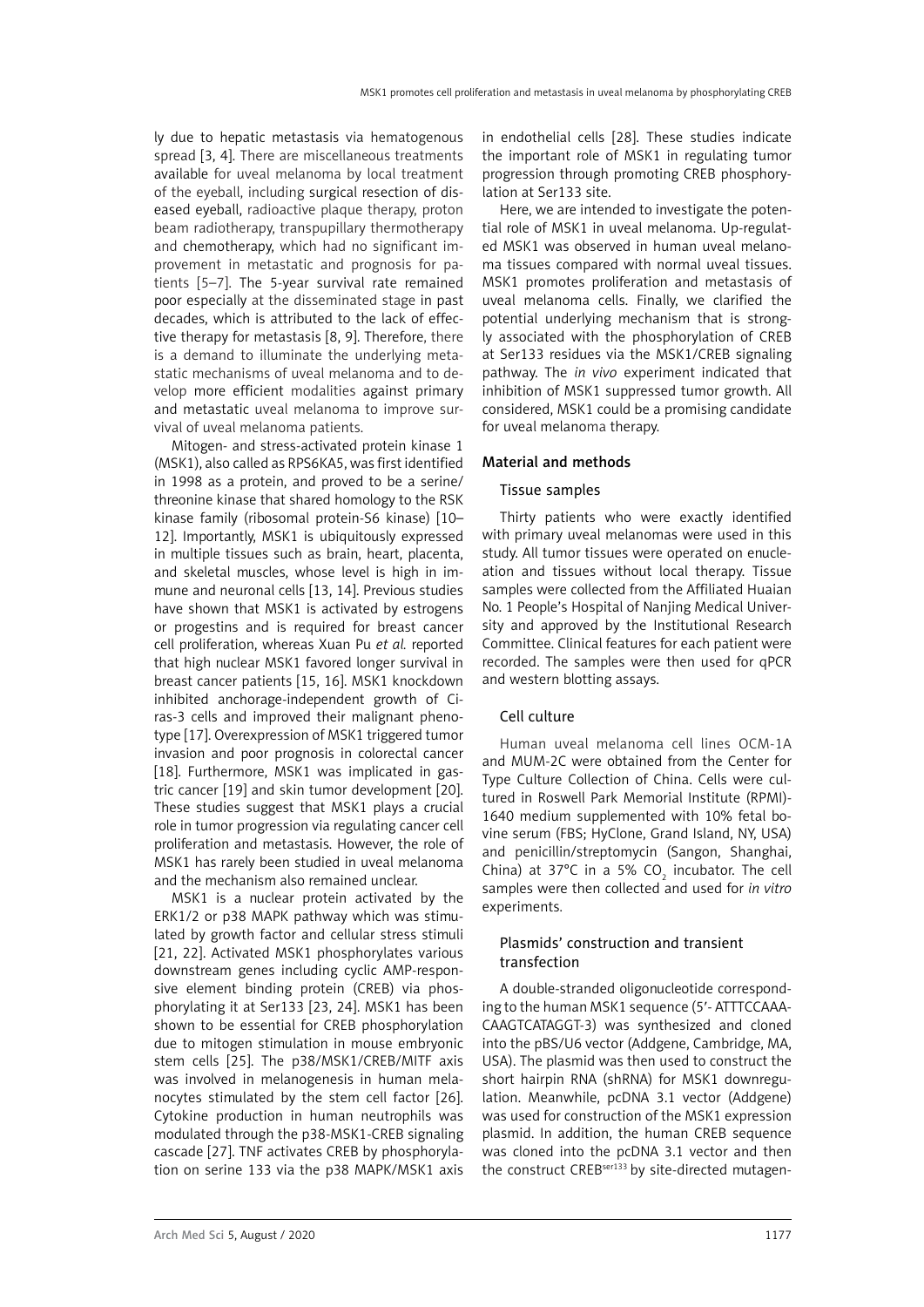esis. Transient transfection was performed with Lipofectamine 2000 Transfection Reagent (Invitrogen, Carlsbad, CA, USA) as protocols.

#### Real-time polymerase chain reaction (qPCR)

RNA extraction of tissue samples and cells was performed using TRIzol Reagent (Invitrogen). 2 μg of RNA was reverse-transcribed into cDNA and the M-MLV Reverse Transcriptase was used (Invitrogen). Real-time PCR was conducted on a CFX96 Real-Time PCR system (Bio-Rad, Hercules, CA, USA). Primers of MSK1 used for amplification were as follows: 5′-CTGGTGGAGTTTGGGTGTTCT-3′ (forward) and 5′-CTCCTGTAGGCAGACAAAACT-3′ (reverse).

## Western blotting

Total protein of 50 µg was separated on 12% SDS–polyacrylamide gels and transferred to PVDF membranes, and the membrane was blocked with 5% nonfat milk in Tris-buffered saline (TBS), then incubated with the indicated primary antibodies. Antibodies against MSK1, CREB, pCREB, cyclin B1, cyclin D1, MMP2, MMP9, Fos, Jun and β-actin were obtained from Cell Signaling Technology (Beverly, MA, USA). Secondary antibodies were detected and quantified by ImageJ software (ImageJ version 1.44p, NIH, MD, USA).

# MTT assay

Cell viability was analyzed by MTT assay. OCM-1A and MUM-2C cells were seeded onto 96-well plates at a density of  $5 \times 10^3$  cells/well. 10 µl of 3-(4,5-dimethylthiazol-2-yl)-2,5-diphenyl-tetrazoliumbromide (MTT, 5 mg/ml) was added into each well. Cells were then incubated for another 4 h at 37ºC. The medium was removed and 100 μl of dimethyl sulfoxide (DMSO) was added to each well to resuspend the mitochondrial succinate mediated MTT formazan production. The absorbance of the dissolved formazan was measured at 490 nm with a scanning microplate spectrophotometer. For accuracy and reproducibility, all experimental sets were performed in triplicate and expressed as mean ± SD.

## Soft agar colony formation assay

For the colony formation assay, OCM-1A and MUM-2C cells were plated onto 10 cm dishes at a density of  $5 \times 10^4$  cells per dish. Colonies composed of > 50 cells were counted 10–14 days after seeding under the microscope (40×). The colonies were then stained for 30 min. 0.5% crystal violet in 20% methanol was used for staining and photographed. All experiments were performed in triplicate wells three times.

## Cell cycle analysis

Flow cytometry was used to determine cell cycle stage. Cell samples were processed with the DNA-PREP Reagents Kit (Beckman-Coulter, Fullerton, CA, USA) according to the manufacturer's instructions and then transferred to an EPICS ALTRA flow cytometer (Beckman-Coulter). The cytometry data were analyzed with MultiCycle software (Phoenix Flow Systems, San Diego, CA, USA).

## Wound-healing assay

Cells were seeded onto 35 mm dishes and a uniform scratch was made using a 10 μl pipette tip. The cells were then incubated for 48 h in a minimum medium. The speed of wound closure at intervals indicated cell motility and images were taken after the scratch was applied.

## Cell invasion assays

The transwell chambers were solidified with Matrigel (BD Biosciences, San Jose, CA, USA) by incubation at 37°C for 6 h.  $4 \times 10^5$  cells were added into the upper chamber in serum-free RPMI-1640 medium. Meanwhile, medium containing 10% FBS was put in the lower chamber. After 24 h, invasive cells on the lower chamber were stained and counted.

# Immunohistochemistry (IHC)

Immunostaining of MSK1, pCREB and Ki67 was performed as described before [29]. Sections were incubated with MSK1 antibody (1 : 100, SAB4503597, Sigma-Aldrich, St. Louis, MO, USA), pCREB antibody (1 : 100, SAB4504375, Sigma-Aldrich) and Ki67 antibody (1 : 400, #12202, Cell Signaling Technology). Horseradish peroxidase (HRP)-conjugated goat anti-rabbit IgG (1 : 1000, Antibodies-online, Aachen, Germany) was then added and incubated for 1 h at room temperature. Chromogenic reaction was performed by adding 3,3′-diaminobenzidine (DAB) (Solarbio, Beijing, China) and counterstaining with hematoxylin for better visualization.

## Mouse model

We administered  $3 \times 10^6$  OCM-1A cells of shcontrol or MSK1-shRNA in 100 μl of PBS. Cells were subcutaneously injected into the right groin of female BALB/c nude mice (Beijing Vital River Laboratory Animal Technology Company, China). Tumor volume was calculated on every second day using the equation volume  $(mm^3)$  = (length  $\times$  width<sup>2</sup>)/2. The mice were then euthanized on post-injection day 14. Tumor masses were weighed and then subjected to western blotting analysis. All animal care and handling procedures were approved by the Institutional Animal Use and Care Committee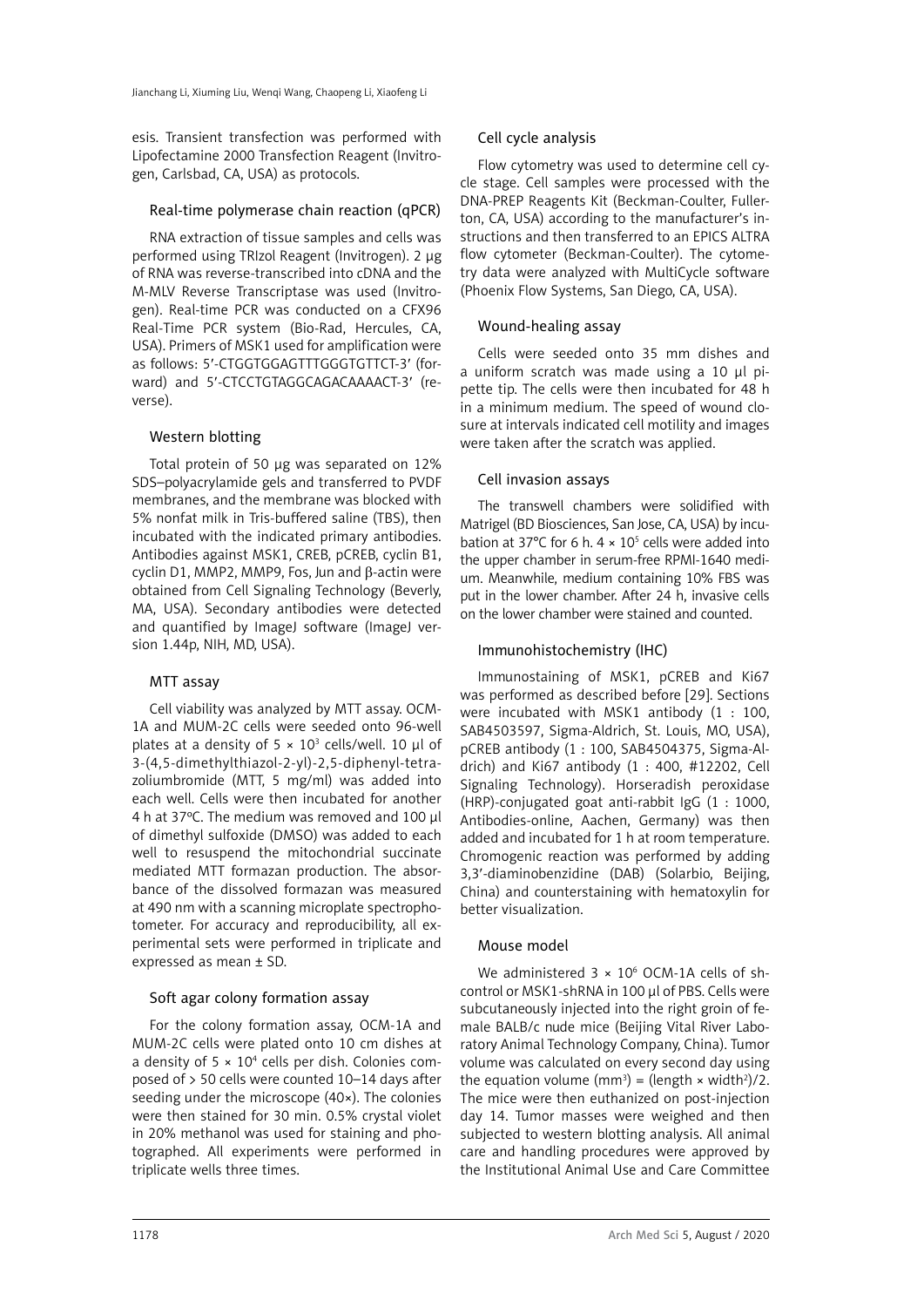of The Affiliated Huaian No. 1 People's Hospital of Nanjing Medical University.

#### Statistical analysis

All data were shown as mean ± standard deviation (SD). Data were analyzed using either a one-way ANOVA with Bonferroni's correction for comparison of multiple groups or an independent Student's *t-*test for comparison of two groups, as described in figure legends (GraphPad Prism 6.0 software, San Diego, CA, USA). A value of *p* < 0.05 was considered to be statistically significant (\**p* < 0.05, \*\**p* < 0.01 or \*\*\**p* < 0.001).

#### Results

## MSK1 and pCREB were upregulated in uveal melanoma tissues

To determine MSK1 expression level in human uveal melanoma tissues, we performed the qRT-PCR analysis and western blotting, respectively. As

shown in Figure 1 A, our data demonstrated that the MSK1 mRNA expression was strongly up-regulated in human uveal melanoma tissues compared with normal uveal tissues. Western blotting analysis showed that the protein expression of MSK1 and phospho-Ser133-CREB (pCREB) was higher in tumor tissues than that in normal uveal tissues (Figure 1 B). Consistently, IHC results demonstrated deeply stained MSK1 and pCREB in tumor tissues, indicating the enhancement of MSK1 and pCREB protein expression in human uveal melanoma tissues (Figure 1 C). These findings suggested that MSK1 and pCREB probably play a critical role in development of uveal melanoma.

## MSK1 facilitates uveal melanoma cell proliferation

Subsequently, MSK1 was overexpressed or knocked down in uveal melanoma cell lines OCM-1A and MUM-2C to explore the role of MSK1 in uveal melanoma cell proliferation. The mRNA and



Figure 1. MSK1 and pCREB were upregulated in uveal melanoma tissues. A – Increased mRNA expression level of MSK1 in uveal melanoma tissues compared to normal uveal tissues assayed by qRT-PCR. *N* = 30, *p* < 0.0001 for uveal melanoma tissues versus normal uveal tissues.  $B - Up$ -regulated MSK1 and pCREB protein level in uveal melanoma tissues. Protein expression was tested by western blotting. *N* = 4, \*\*\**p* < 0.001. C – IHC images of MSK1 and pCREB in human uveal melanoma tissues and normal uveal tissue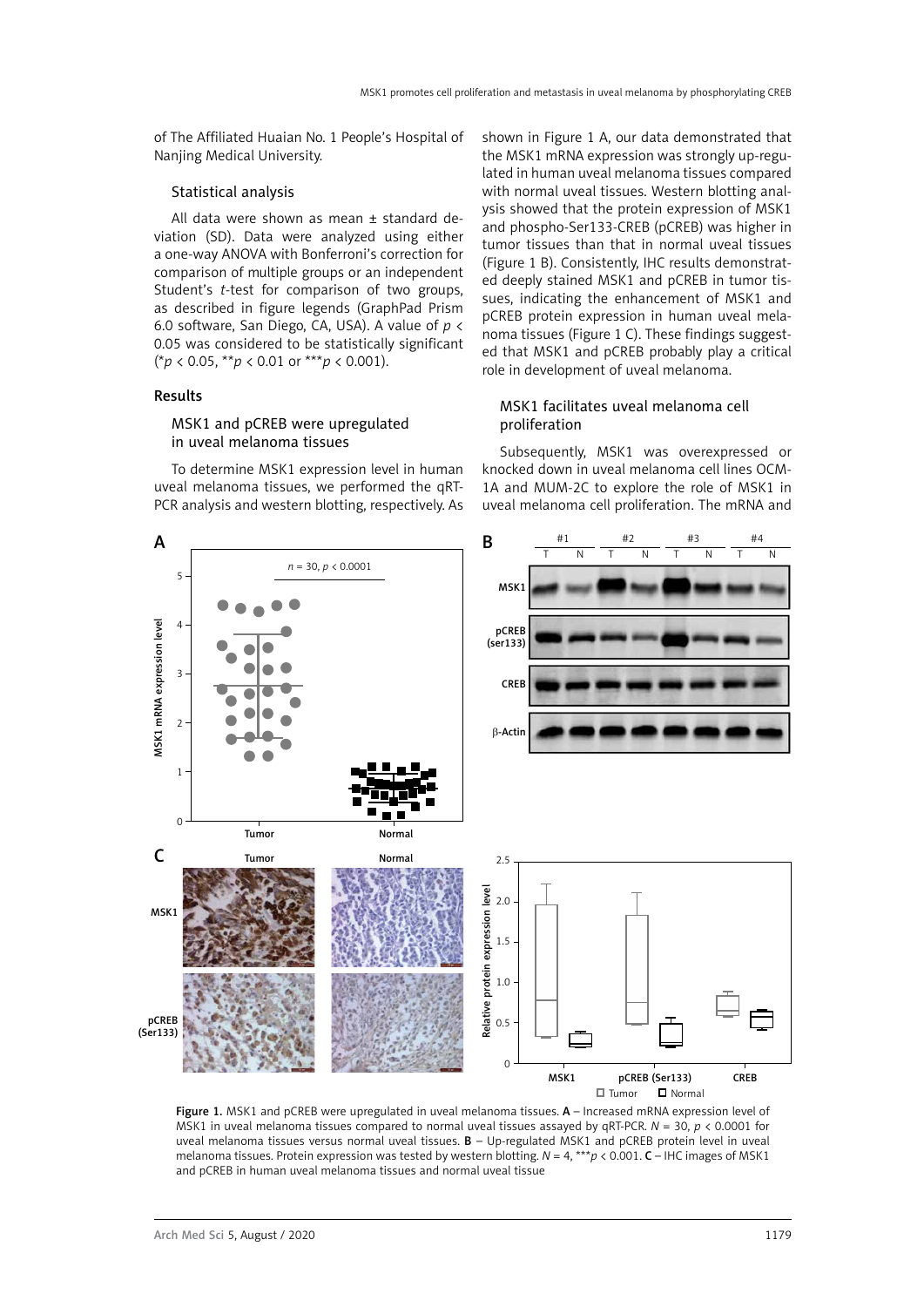protein expression level of MSK1 in OCM-1A and MUM-2C cell lines confirmed the transfection efficiency (Figures 2 A and B). Furthermore, we performed MTT assay and colony formation assay to evaluate whether MSK1 was involved in uveal melanoma cell proliferation. Our results showed that cell viability and clone formation of OCM-1A and MUM-2C cells transfected with MSK1-shRNA were suppressed compared to those transfected with the negative control (NC). In contrast, we found that MSK1 overexpression facilitated uveal melanoma cell viability and clone formation (Figures 2 C and D). Additionally, flow cytometric analysis showed that the proportion of OCM-1A and MUM-2C cells in the G0/G1 phase was remarkably decreased by MSK1 overexpression but increased by MSK1 knockdown (Figure 2 E). Then, cyclin B1 and cyclin D1, two indicators of cell cycle [30], were assessed and the results suggested that cyclin B1 and cyclin D1 expression levels were elevated with overexpression of MSK1 and decreased by MSK1 knockdown in OCM-1A and MUM-2C cell lines (Figure 2 F). These data demonstrated that MSK1 facilitates uveal melanoma cell proliferation.

## MSK1 promotes uveal melanoma cell metastasis

To evaluate the role of MSK1 in uveal melanoma cell migration, we assessed the horizontal and vertical motility abilities of OCM-1A and MUM-2C cells transfected with MSK1 overexpression or knockdown using conventional wound-healing and transwell chamber assays, respectively. We found that uveal melanoma cells transfected with MSK1 overexpression plasmid demonstrated remarkably increased motile and invasive ability. By contrast, downregulation of MSK1 caused completely opposite consequences compared to the control cells (Figures 3 A and B). Previous studies have shown that matrix metalloproteinase-2 (MMP2) and MMP9 promoted tumor invasion and metastasis by degrading extracellular matrices [31, 32]; thus the protein expression of MMP2 and MMP9 were assessed. The results suggested that MMP2 and MMP9 expression levels were increased by overexpression of MSK1 and decreased by MSK1 knockdown in OCM-1A and MUM-2C cell lines (Figure 3 C). These investigations suggested that MSK1 promotes uveal melanoma cell metastasis.

## MSK1 mediates activation of CREB by phosphorylation of Ser133 residues

As previously reported, MSK1 is a nuclear protein that was activated by the ERK1/2 or p38 MAPK pathways and mediates activation of CREB by phosphorylation of Ser133 residues [11]. To further clarify the molecular mechanism of MSK1 in uveal melanoma progression, we overexpressed or downregulated MSK1 in OCM-1A and MUM-2C cells, and western blotting was performed to test phosphorylated CREB. We found that overexpression of MSK1 promoted the phosphorylation of CREB and downregulation of MSK1 inhibited pCREB expression in OCM-1A and MUM-2C cell lines (Figure 4 A). Subsequently, we constructed mutant S133A by using site-directed mutagenesis and detected the expression of pCREB and CREB to confirm the mutation effects by western blotting. There was no obvious expression change of CREBSer133 compared with the control. Furthermore, we examined the expression level of target genes of MSK1 [14, 33]. Mutation of CREB at Ser133 residues abolished the enhancement of Fos and Jun expression (Figure 4 B). To investigate whether pSer133 of CREB is responsible for MSK1-mediated CREB activation, we co-transfected MSK1 plasmid with CREB<sup>Ser133</sup> mutant plasmid in OCM-1A and MUM-2C cells. We found that upregulation of MSK1 increased expression of pCREB, but this phenomenon was inhibited by mutation of Ser133 residues. Mutation of S133A weakened the impact of MSK1 on CREB [phosphorylation](file:///D:/Prace/AMS%20manuscript%20accepted/tekst/2019/javascript:;) (Figure 4 C). This indicated that the Ser133 site of CREB is essential for MSK1-mediated CREB activation.

# MSK1 promotes proliferation and metastasis of uveal melanoma cells by phosphorylating CREB

Furthermore, we co-transfected MSK1 plasmid with CREB<sup>Ser133</sup> mutant plasmid in OCM-1A and MUM-2C cells and performed the MTT assays and colony formation assay. Our results indicated that cell viability and clone formation of cancer cells were facilitated in cells transfected with MSK1 plasmid alone while this effect was abolished after co-transfecting with CREB<sup>Ser133</sup> mutant plasmid (Figures 5 A and B). Similarly, the role of MSK1 mediated activation of CREB (pSer133) on uveal melanoma cell metastasis was determined by wound-healing and transwell chamber assays. Uveal melanoma cells with MSK1 overexpression showed obviously increased motile and invasive ability. However, mutation of CREB reversed this consequence (Figures 5 C and D). Thus, MSK1 failed to modulate proliferation and metastasis of uveal melanoma cells as the phosphorylation site at the Ser133 residues was mutated. Our results demonstrated that MSK1 promotes proliferation and metastasis of uveal melanoma cells by phosphorylating CREB.

## Inhibition of MSK1 suppresses tumor growth tumor-bearing mice

Finally, experiments were performed to verify whether inhibition of MSK1 suppressed tu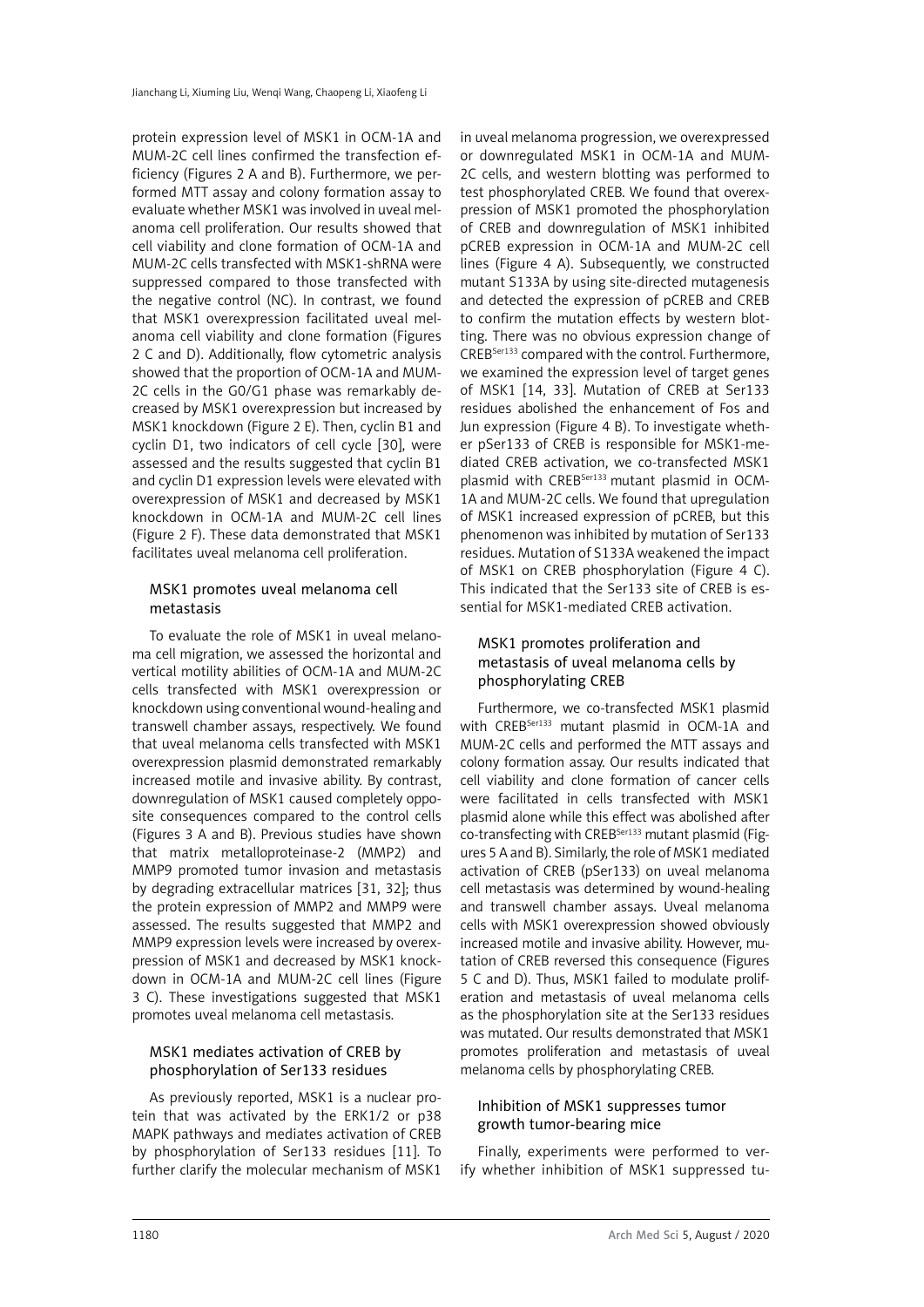MSK1 promotes cell proliferation and metastasis in uveal melanoma by phosphorylating CREB



F – Protein expression of cyclin B1 and cyclin D1 in OCM-1A and MUM-2C cell lines with MSK1 overexpression or knockdown treatment  $25 \times 0.05$ ,  $45 \times 0.01$  or  $45 \times 0.001$ *\*p < 0.05, \*\*p < 0.01 or \*\*\*p < 0.001.*

2C cell lines. D – Colony formation assay performed to assess proliferation of OCM-1A and MUM-2C cell lines. E – Flow cytometry was used to determine cell cycle stage of OCM-1A and MUM-2C cell lines.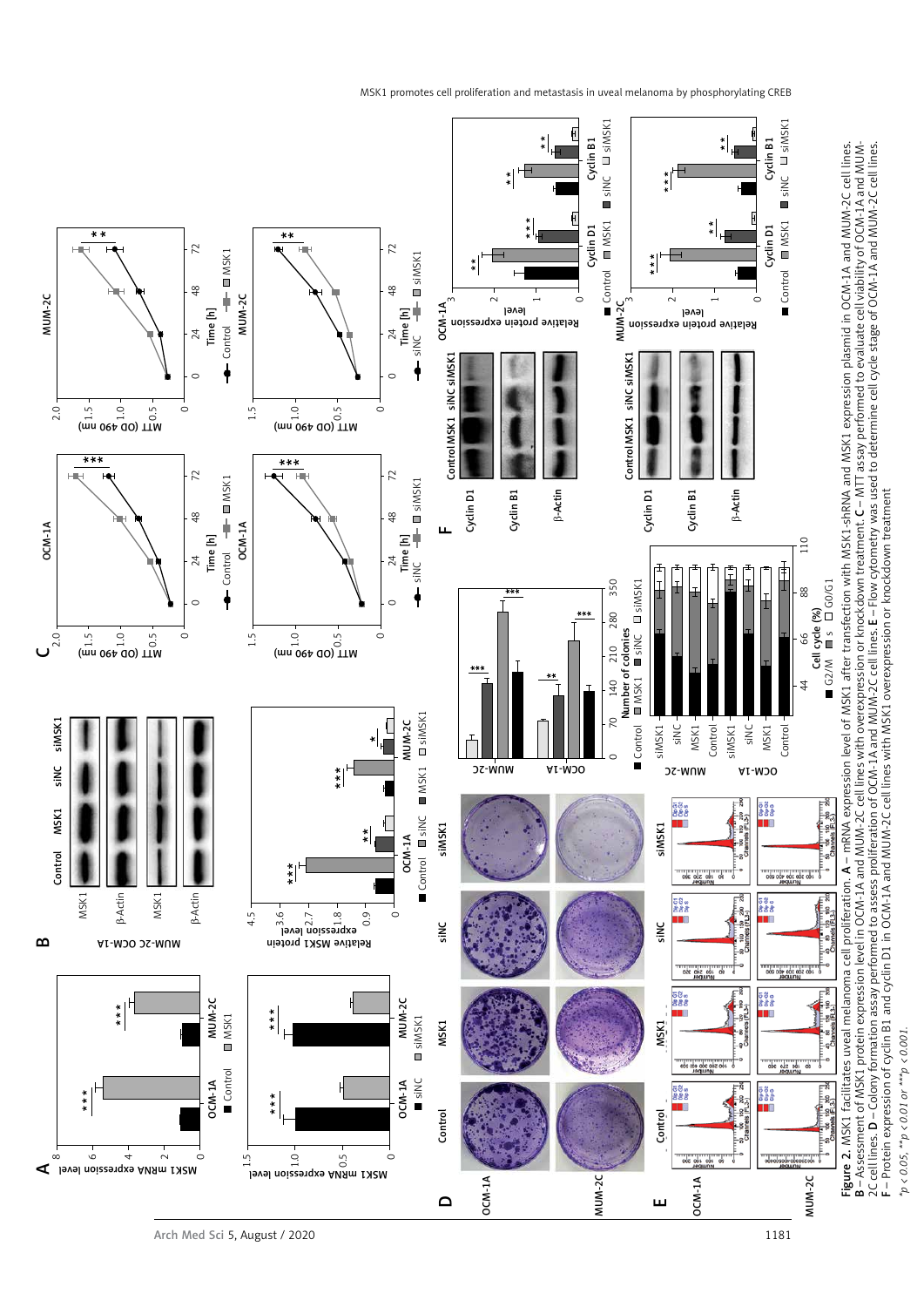

Figure 3. MSK1 promotes uveal melanoma cell metastasis. A - Images of wound healing and migration distances at 0 and 24 h (100×). B – Cells invading through the transwell chamber were stained and counted (200×). C – Protein expression of MMP2 and MMP9 in OCM-1A and MUM-2C cell lines with MSK1 overexpression or knockdown treatment

*\*p < 0.05, \*\*p < 0.01 or \*\*\*p < 0.001.*

mor growth *in vivo*. Immunodeficient mice were injected with OCM-1A cells stably transfected with MSK1-shRNA (shMSK1) or shNC. Our data demonstrated the tumor weight of the shMSK1 group was lower and the tumor mass grew more slowly than in the shNC group (Figures 6 A and B). Results of western blotting suggested that expression of phospho-CREB (Ser133) was downregulated in uveal melanoma tissues of the shMSK1 group (Figure 6 C). Moreover, the

results of IHC displayed slightly stained MSK1, pCREB and Ki67 in the shMSK1 group, which suggested decreased MSK1, pCREB and Ki67 protein expression in uveal melanoma tissues of the shMSK1 group (Figure 6 D). Taken together, these results indicate that inhibition of MSK1 suppressed tumor growth *in vivo* and substantiate our findings that MSK1 promotes proliferation and metastasis of uveal melanoma cell by phosphorylating CREB.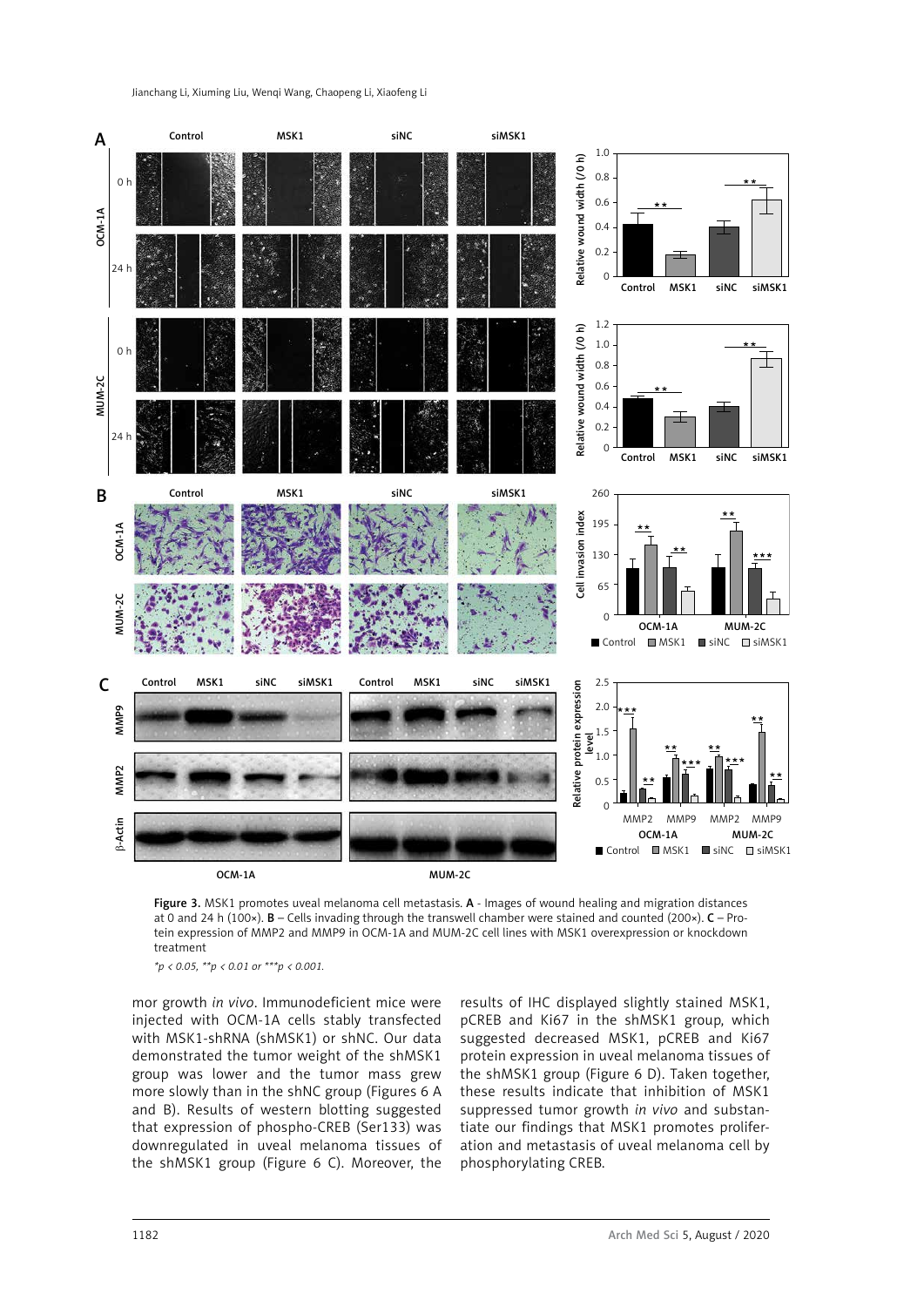

Figure 4. MSK1 activates CREB by phosphorylation at Ser133 residues. A - Protein expression of CREB and pCREB in OCM-1A and MUM-2C cells with MSK1 overexpression or knockdown treatment. B – Protein expression of CREB, pCREB, Fos and Jun in OCM-1A and MUM-2C cells transfected with CREB plasmid or CREB<sup>Ser133</sup> mutant plasmid. C – Protein expression of MSK1, CREB and pCREB in OCM-1A and MUM-2C cells transfected with MSK1 plasmid alone, or together with CREB<sup>Ser133</sup> mutant plasmid

*\*p < 0.05, \*\*p < 0.01 or \*\*\*p < 0.001.*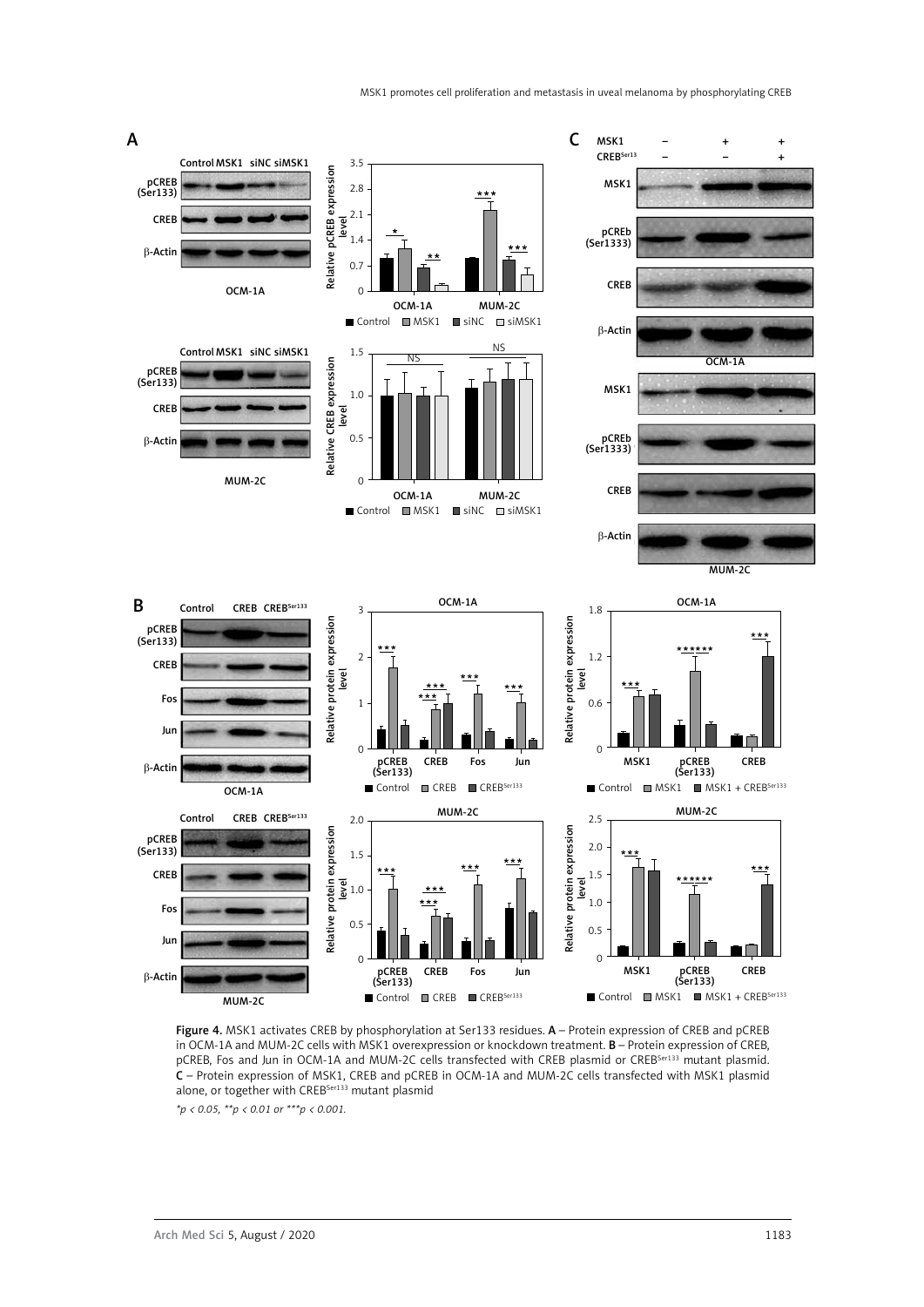Jianchang Li, Xiuming Liu, Wenqi Wang, Chaopeng Li, Xiaofeng Li



Figure 5. MSK1 promotes proliferation and metastasis of uveal melanoma cells by phosphorylating CREB. A - MTT assay performed to evaluate proliferation of OCM-1A and MUM-2C cells transfected with MSK1 plasmid alone, or together with CREB<sup>Ser133</sup> mutant plasmid. **B** – Colony formation assay performed to assess proliferation of OCM-1A and MUM-2C cell lines with various treatments. C – Cells invading through the transwell chamber were stained and counted (200×). D – Images of wound healing and migration distances at 0 and 24 h (100×) *\*p < 0.05, \*\*p < 0.01 or \*\*\*p < 0.001.*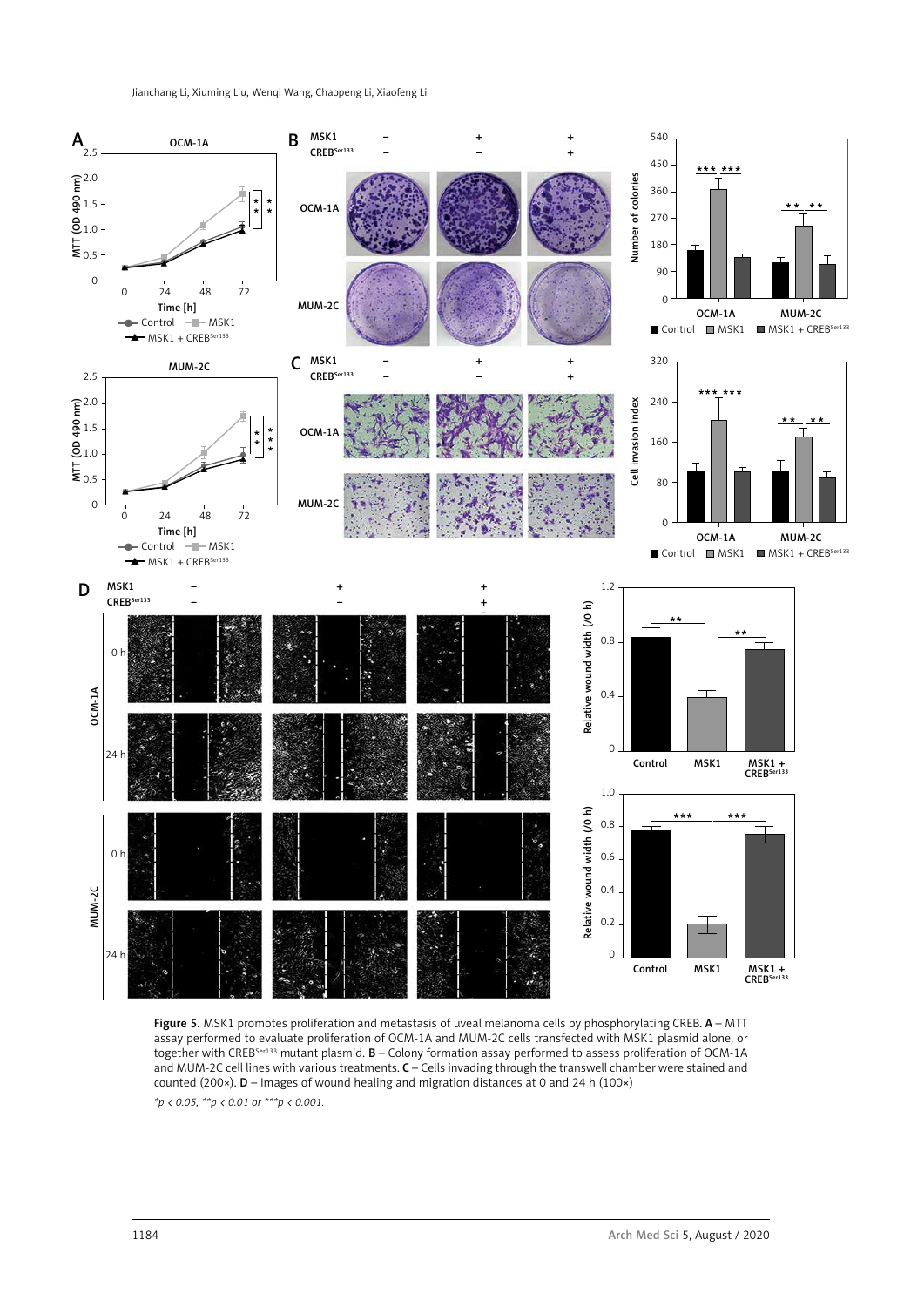

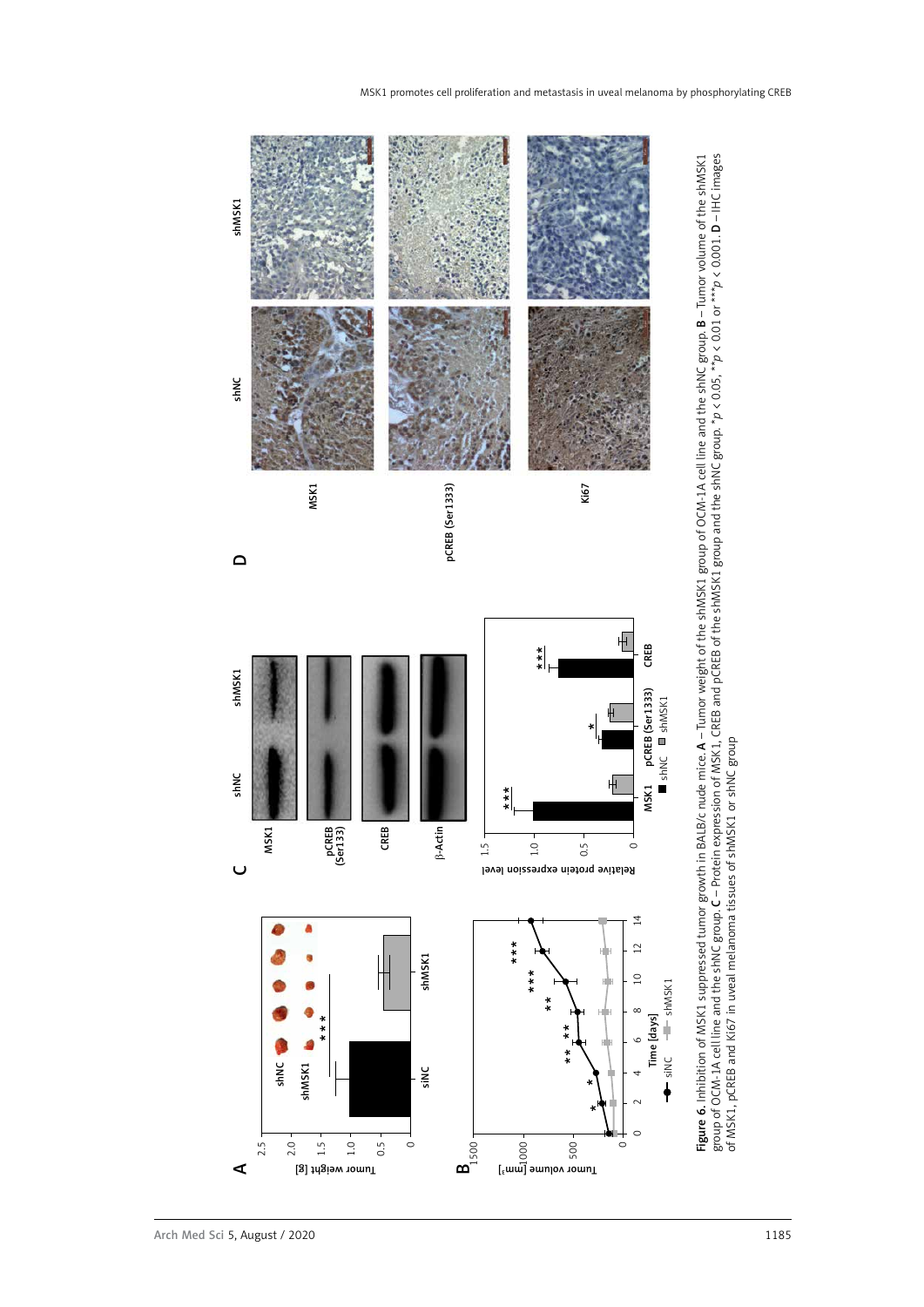#### Discussion

Uveal melanoma is known as a frequent intraocular tumor with high metastasis and poor prognosis. [1]. Progression of uveal melanoma is regulated by lots of potentially interesting genes involved in melanogenesis, cell cycle, apoptosis, the MAPK signal pathway, and the P53 pathway [34]. Interestingly, in our study, we found that MSK1 expression was remarkably elevated in uveal melanoma tissues. This suggests that MSK1 overexpression contributes to the malignant phenotype in uveal melanoma. We then explored the role of MSK1 in uveal melanoma by overexpression and knockdown strategies in OCM-1A and MUM-2C cell lines. Our data suggested that MSK1 facilitated uveal melanoma cell proliferation by increasing cell viability, enhancing clone formation and caused a decreased cell population in G0/G1 phase, and MSK1 also promoted uveal melanoma cell metastasis in consideration of lifting motile and invasive ability. Further studies demonstrated that MSK1 mediates activation of CREB by phosphorylating at Ser133 residues, which thus accelerates the progression of uveal melanoma. Finally, we found that inhibition of MSK1 suppressed tumor growth in BALB/c nude mice.

MSK1 is predominantly localized to the nucleus and plays a critical role in several physiological processes, including inflammation, neuronal plasticity, and function such as memory formation, learning, and responses to external stimuli [14, 35, 36]. It is reported to be implicated in several diseases including Huntington, psoriasis and progression of several tumors [24, 37, 38]. Additionally, 30% of human cancers are associated with abnormal RAS-MAPK signaling and probably related to elevated MSK1 activity [39]. Previous studies have shown that MSK1 is essential for proliferation of breast cancer cells [15] and malignant phenotype of Ciras-3 cells [17]. Overexpression of MSK1 aggravated tumor aggression and poor prognosis in colorectal cancer [18]. MSK1 was also implicated in gastric cancer [19] and skin tumor development [20]. These studies suggest that MSK1 plays a crucial role in tumor progression via regulating proliferation and metastasis of cancer cells. We also confirmed that MSK1 accelerates tumor progression by promoting proliferation and metastasis of uveal melanoma cells.

CREB is a transcription factor which exerts its effect on transcription via interaction with cyclic AMP-responsive elements (CREs) in gene promoters [40, 41]. CREB was activated by MSK1 via phosphorylation at Ser133. [42, 43]. Mutation of the Ser133 site to alanine in the endogenous CREB gene exerts a significant impact on CREB target genes in response to MSK1 activating stimuli [23, 44]. Several studies have highlighted the important role of CREB in tumor progression and impli-

cated its role in acute myeloid leukemia [45], acute lymphoblastic leukemia [46, 47], myelomonocytic leukemia [48], Hodgkin lymphoma [49] and nonsmall cell lung cancer [50, 51]. Here, we also found the upregulation of p-CREB in uveal melanoma tissues, indicating its role in tumor progression. Particularly, emerging evidence suggests that the regulatory effect of MSK1 mediated by CREB phosphorylation has been related to various biological processes such as melanogenesis in human melanocytes [26], cytokine production in human neutrophils [27], and the TNF signal pathway [28]. Consistently, this underlying mechanism was also verified in our study. Our data indicated that MSK1 mediates activation of CREB by phosphorylation of Ser133 residues and promotes proliferation and metastasis of uveal melanoma cells. However, the detailed molecular mechanism involved in the regulatory effects of MSK1 on CREB is unclear. Thus, further exploration is required to solve this puzzle.

Considering the fact that MSK1 is activated by ERK1/2 or p38 MAPK pathways and can regulate the expression of its downstream target CREB, it is might be an effective linkage between the upstream signaling cascade and the downstream targets such as CREB [23]. It is also a promising candidate for uveal melanoma therapy and especially has a tremendous potential role in treatment of cancers in which the MSK1-CREB pathway is abnormally active. Moreover, as knockout mice of MSK1 are viable and fertile [20, 52], deficiency of MSK1 activity probably had no significant negative impact on normal tissue cells.

In conclusion, this study indicated that MSK1 promotes proliferation and metastasis of uveal melanoma cells by phosphorylated CREB at Ser133 residues. Our findings suggested that targeting MSK1 might be a potential strategy for uveal melanoma treatment.

## Conflict of interest

The authors declare no conflict of interest.

#### References

- 1. Krantz BA, Dave N, Komatsubara KM, Marr BP, Carvajal RD. Uveal melanoma: epidemiology, etiology, and treatment of primary disease. Clin Ophthalmol 2017; 11: 279-89.
- 2. Kaliki S, Shields CL. Uveal melanoma: relatively rare but deadly cancer. Eye (Lond) 2017; 31: 241-57.
- 3. Brasiuniene B, Sokolovas V, Brasiunas V, Barakauskiene A, Strupas K. Combined treatment of uveal melanoma liver metastases. Eur J Med Res 2011; 16: 71-5.
- 4. Salmon RJ, Levy C, Plancher C, et al. Treatment of liver metastases from uveal melanoma by combined surgery-chemotherapy. Eur J Surg Oncol 1998; 24: 127-30.
- 5. Chattopadhyay C, Kim DW, Gombos DS, et al. Uveal melanoma: from diagnosis to treatment and the science in between. Cancer 2016; 122: 2299-312.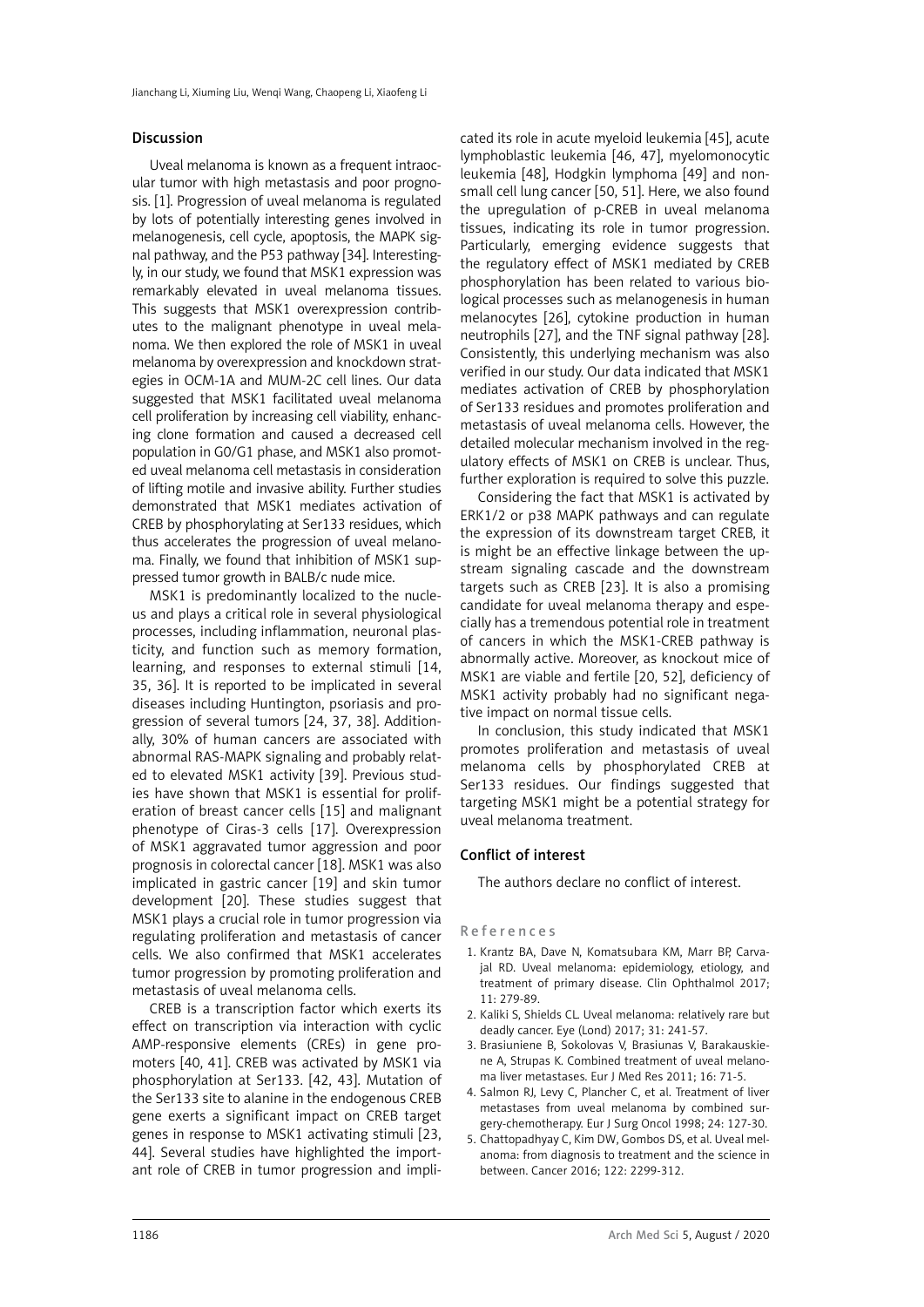- 6. Buder K, Gesierich A, Gelbrich G, Goebeler M. Systemic treatment of metastatic uveal melanoma: review of literature and future perspectives. Cancer Med 2013; 2: 674-86.
- 7. Yousef YA, Alkilany M. Characterization, treatment, and outcome of uveal melanoma in the first two years of life. Hematol Oncol Stem Cell Ther 2015; 8: 1-5.
- 8. Sagus M, Bedikian AY. Uveal melanoma in the first 4 decades of life. South Med J 2015; 108: 158-63.
- 9. Patel SP. Latest developments in the biology and management of uveal melanoma. Curr Oncol Rep 2013; 15: 509-16.
- 10. Pierrat B, Correia JS, Mary JL, Tomas-Zuber M, Lesslauer W. RSK-B, a novel ribosomal S6 kinase family member, is a CREB kinase under dominant control of p38alpha mitogen-activated protein kinase (p38alphaMAPK). J Biol Chem 1998; 273: 29661-71.
- 11. Deak M, Clifton AD, Lucocq LM, Alessi DR. Mitogen- and stress-activated protein kinase-1 (MSK1) is directly activated by MAPK and SAPK2/p38, and may mediate activation of CREB. Embo J 1998; 17: 4426-41.
- 12. New L, Jiang Y, Zhao M, et al. PRAK, a novel protein kinase regulated by the p38 MAP kinase. Embo J 1998; 17: 3372-84.
- 13. Funding AT, Johansen C, Kragballe K, et al. Mitogen- and stress-activated protein kinase 1 is activated in lesional psoriatic epidermis and regulates the expression of pro-inflammatory cytokines. J Invest Dermatol 2006; 126: 1784-91.
- 14. Reyskens KM, Arthur JS. Emerging roles of the mitogen and stress activated kinases MSK1 and MSK2. Front Cell Dev Biol 2016; 4: 56.
- 15. Reyes D, Ballare C, Castellano G, et al. Activation of mitogen- and stress-activated kinase 1 is required for proliferation of breast cancer cells in response to estrogens or progestins. Oncogene 2014; 33: 1570-80.
- 16. Pu X, Storr SJ, Ahmad NS, et al. High nuclear MSK1 is associated with longer survival in breast cancer patients. 2018; 144: 509-17.
- 17. Perez-Cadahia B, Drobic B, Espino PS, et al. Role of MSK1 in the malignant phenotype of Ras-transformed mouse fibroblasts. J Biol Chem 2011; 286: 42-9.
- 18. Fu X, Fan X, Hu J, et al. Overexpression of MSK1 is associated with tumor aggressiveness and poor prognosis in colorectal cancer. Dig Liver Dis 2017; 49: 683-91.
- 19. Khan SA, Amnekar R, Khade B, et al. p38-MAPK/MSK1 mediated overexpression of histone H3 serine 10 phosphorylation defines distance-dependent prognostic value of negative resection margin in gastric cancer. Clin Epigenetics 2016; 8: 88.
- 20. Chang S, Iversen L, Kragballe K, Arthur JS, Johansen C. Mice lacking MSK1 and MSK2 show reduced skin tumor development in a two-stage chemical carcinogenesis model. Cancer Invest 2011; 29: 240-5.
- 21. Roux PP, Blenis J. ERK and p38 MAPK-activated protein kinases: a family of protein kinases with diverse biological functions. Microbiol Mol Biol Rev 2004; 68: 320-44.
- 22. Kefaloyianni E, Gaitanaki C, Beis I. ERK1/2 and p38- MAPK signalling pathways, through MSK1, are involved in NF-kappaB transactivation during oxidative stress in skeletal myoblasts. Cell Signal 2006; 18: 2238-51.
- 23. Naqvi S, Martin KJ, Arthur JS. CREB phosphorylation at Ser133 regulates transcription via distinct mechanisms downstream of cAMP and MAPK signalling. Biochem J 2014; 458: 469-79.
- 24. Kim HG, Lee KW, Cho YY, et al. Mitogen- and stress-activated kinase 1-mediated histone H3 phosphorylation

is crucial for cell transformation. Cancer Res 2008; 68: 2538-47.

- 25. Arthur JS, Cohen P. MSK1 is required for CREB phosphorylation in response to mitogens in mouse embryonic stem cells. FEBS Lett 2000; 482: 44-8.
- 26. Niwano T, Terazawa S, Nakajima H, Imokawa G. The stem cell factor-stimulated melanogenesis in human melanocytes can be abrogated by interrupting the phosphorylation of MSK1: evidence for involvement of the p38/MSK1/CREB/MITF axis. 2018; 310: 187-96.
- 27. Mayer TZ, Simard FA, Cloutier A, Vardhan H, Dubois CM, McDonald PP. The p38-MSK1 signaling cascade influences cytokine production through CREB and C/EBP factors in human neutrophils. J Immunol 2013; 191: 4299-307.
- 28. Gustin JA, Pincheira R, Mayo LD, et al. Tumor necrosis factor activates CRE-binding protein through a p38 MAPK/MSK1 signaling pathway in endothelial cells. Am J Physiol Cell Physiol 2004; 286: C547-55.
- 29. Simmons ML, Lamborn KR, Takahashi M, et al. Analysis of complex relationships between age, p53, epidermal growth factor receptor, and survival in glioblastoma patients. Cancer Res 2001; 61: 1122-8.
- 30. Zhao M, Kim YT, Yoon BS, et al. Expression profiling of cyclin B1 and D1 in cervical carcinoma. Exp Oncol 2006; 28: 44-8.
- 31. Li H, Qiu Z, Li F, Wang C. The relationship between MMP-2 and MMP-9 expression levels with breast cancer incidence and prognosis. Oncol Lett 2017; 14: 5865-70.
- 32. Alsayad FA. The role of matrix metalloproteinases in cancer progression, in particular metastasis. Arch Med Sci Civil Dis 2018; 3: 124-6.
- 33. Fallahi M, Amelio AL, Cleveland JL, Rounbehler RJ. CREB targets define the gene expression signature of malignancies having reduced levels of the tumor suppressor tristetraprolin. PLoS One 2014; 9: e115517.
- 34. An J, Wan H, Zhou X, et al. A comparative transcriptomic analysis of uveal melanoma and normal uveal melanocyte. PLoS One 2011; 6: e16516.
- 35. Adewumi I, Lopez C, Davie JR. Mitogen and stress-activated protein kinase regulated gene expression in cancer cells. Adv Biol Regul 2019; 71: 147-55.
- 36. Brami-Cherrier K, Roze E, Girault JA, Betuing S, Caboche J. Role of the ERK/MSK1 signalling pathway in chromatin remodelling and brain responses to drugs of abuse. J Neurochem 2009; 108: 1323-35.
- 37. Francelle L, Galvan L, Brouillet E. Possible involvement of self-defense mechanisms in the preferential vulnerability of the striatum in Huntington's disease. Front Cell Neurosci 2014; 8: 295.
- 38. Gesser B, Johansen C, Rasmussen MK, et al. Dimethylfumarate specifically inhibits the mitogen and stress-activated kinases 1 and 2 (MSK1/2): possible role for its anti-psoriatic effect. J Invest Dermatol 2007; 127: 2129-37.
- 39. Dunn KL, Espino PS, Drobic B, He S, Davie JR. The Ras-MAPK signal transduction pathway, cancer and chromatin remodeling. Biochem Cell Biol 2005; 83: 1-14.
- 40. Silva AJ, Kogan JH, Frankland PW, Kida S. CREB and memory. Annu Rev Neurosci 1998; 21: 127-48.
- 41. Wen AY, Sakamoto KM, Miller LS. The role of the transcription factor CREB in immune function. J Immunol 2010; 185: 6413-9.
- 42. Davie JR. MSK1 and MSK2 mediate mitogen- and stress-induced phosphorylation of histone H3: a controversy resolved. Sci STKE 2003; 2003: Pe33.
- 43. Healy S, Khan P, He S, Davie JR. Histone H3 phosphorylation, immediate-early gene expression, and the nucle-